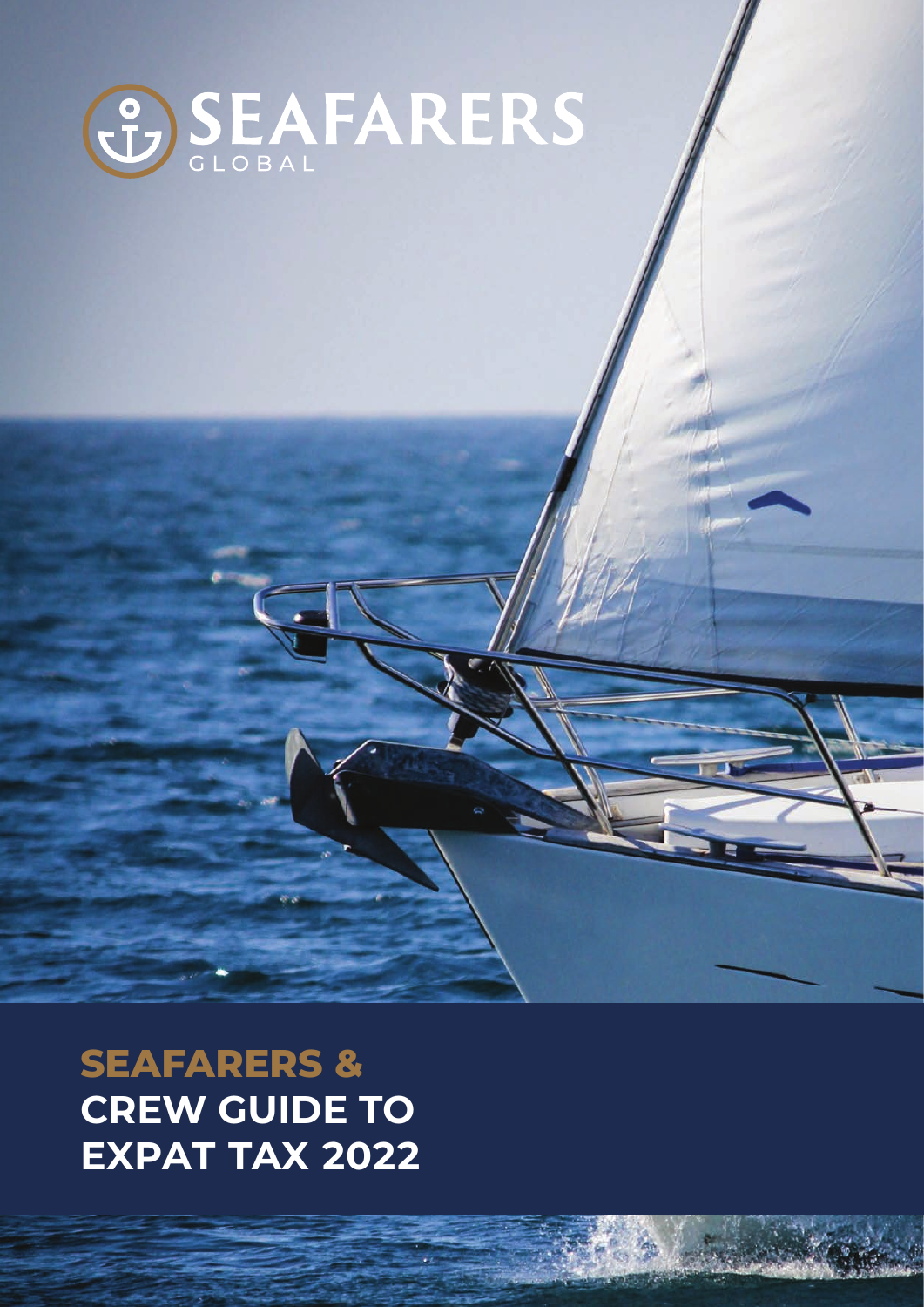

## **BACKGROUND EXPATRIATE TAX LAW AMENDMENT**

In the 2017 South African Budget Speech, it was announced the current exemption of Section 10(1)(o)(ii) ("the Expat Exemption") of the Income Tax Act No. 58 of 1962 ("the Act"), which allows South African's working abroad to exempt their foreign employment income from tax in South Africa, would be repealed in its entirety.

Shortly after the Budget Speech, Parliament released the Draft Taxation Amendment Bill ("the draft Bill"), which amongst other amendments included the comments that the entire Expat Exemption would be repealed. Thus, there would be no protection for South Africans working abroad.

With the draft Bill, an allowance for comments to be made is given to the public to ensure concerned views can be considered. Barry Pretorius ("Pretorius") thus created the South African Tax Petition Group to counter the amended Expat Exemption and worked with Jerry Botha ("Botha") of Tax Consulting South Africa to create a formal submission to National Treasury.

Both Pretorius and Botha attended Parliament to argue from various standpoints just how unfair, illogical and detrimental the amendment to the Expat Exemption would be should it be turned into law. They managed to obtain relief and raise vital awareness as per the below:

- **•** The effective date of the amended Expat Exemption would be pushed back to 1 March 2020; and
- **•** The Expat Exemption would not be repealed in its entirety, however it would be amended to place a R1 million cap on the exemption.

#### **Note:**

**This cap has been amended to R1.25 million as per the Budget Speech 2020.**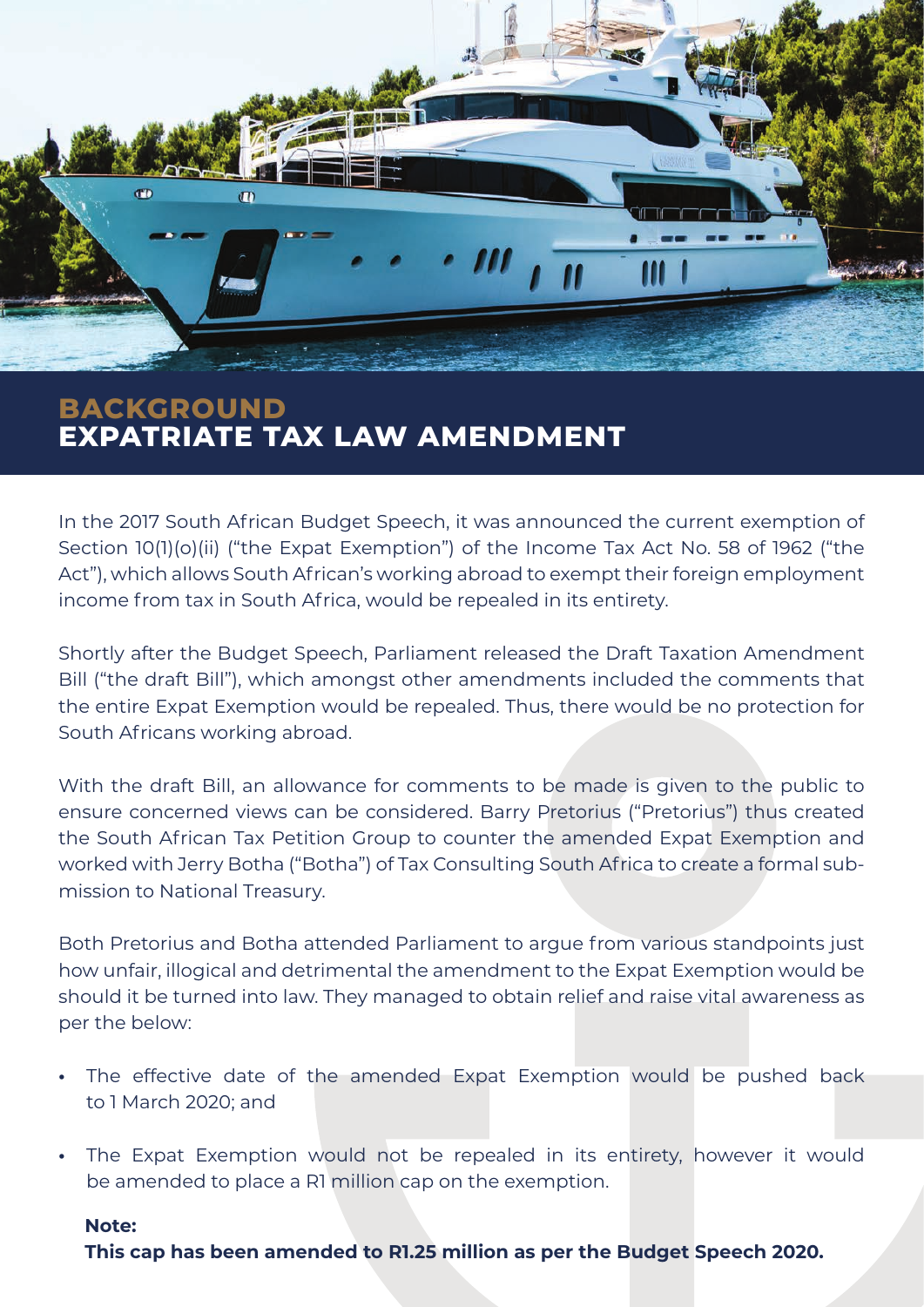# **WHERE DO YOU FIT IN? THE THREE EXEMPTIONS FOR SEAFARERS**

So, what does this mean for South African seafarers? SARS knows that seafarers are likely not paying tax elsewhere on their foreign earnings and are often not resident anywhere, likely making them remain resident of South Africa, and thus giving SARS taxing rights on that foreign income.

The position of seafarers is more complex than the standard foreign employee in that South African tax law provides for three different categories of exemption, which can be applied for on foreign income. Even where seafarers work alongside their colleague, one could be exempt from tax in SA, while the other taxable. Something as simple as the mere position held by the seafarer, or the title on the vessel can affect this. Thus, seafarers need to understand the law and how it applies to their individual circumstances to be able to protect their foreign earned income.

### **The three categories are set out below, in which a seafarer could fall into and possibly claim exemption:**

- **1.** Section 10(1)(o)(i)(aa) of the Act ("the first seafarer exemption") this exemption relates to officers or crew members onboard a vessel, for foreign employment, which includes the international transportation of passengers/ goods for reward. Meeting the requirements of this exemption allows for full exemption from tax in SA on the foreign employment income earned.
- **2.** Section 10(1)(o)(i)(bb) of the Act ("the second seafarer exemption") this exemption relates to officers or crew members onboard a vessel, and that vessel is engaged in prospecting, exploration or mining of minerals, or production of minerals, from the seabed outside of South Africa. This exemption only relates to those seafarers solely employed for the safe passage or navigation of the vessel. Meeting the requirements of this exemption allows for full exemption from tax in SA on the foreign employment income earned. (not relevant to super yacht crew)
- **3.** Section 10(1)(o)(ii) of the Act ("the expat exemption") this is the exemption that applies to South African taxpayers who earn foreign employment income and meet the requirements thereof. This has been amended, with the effective date of the amendment being 1 March 2020, whereby only the first R1,25 million can be exempted with the surplus being taxable in SA.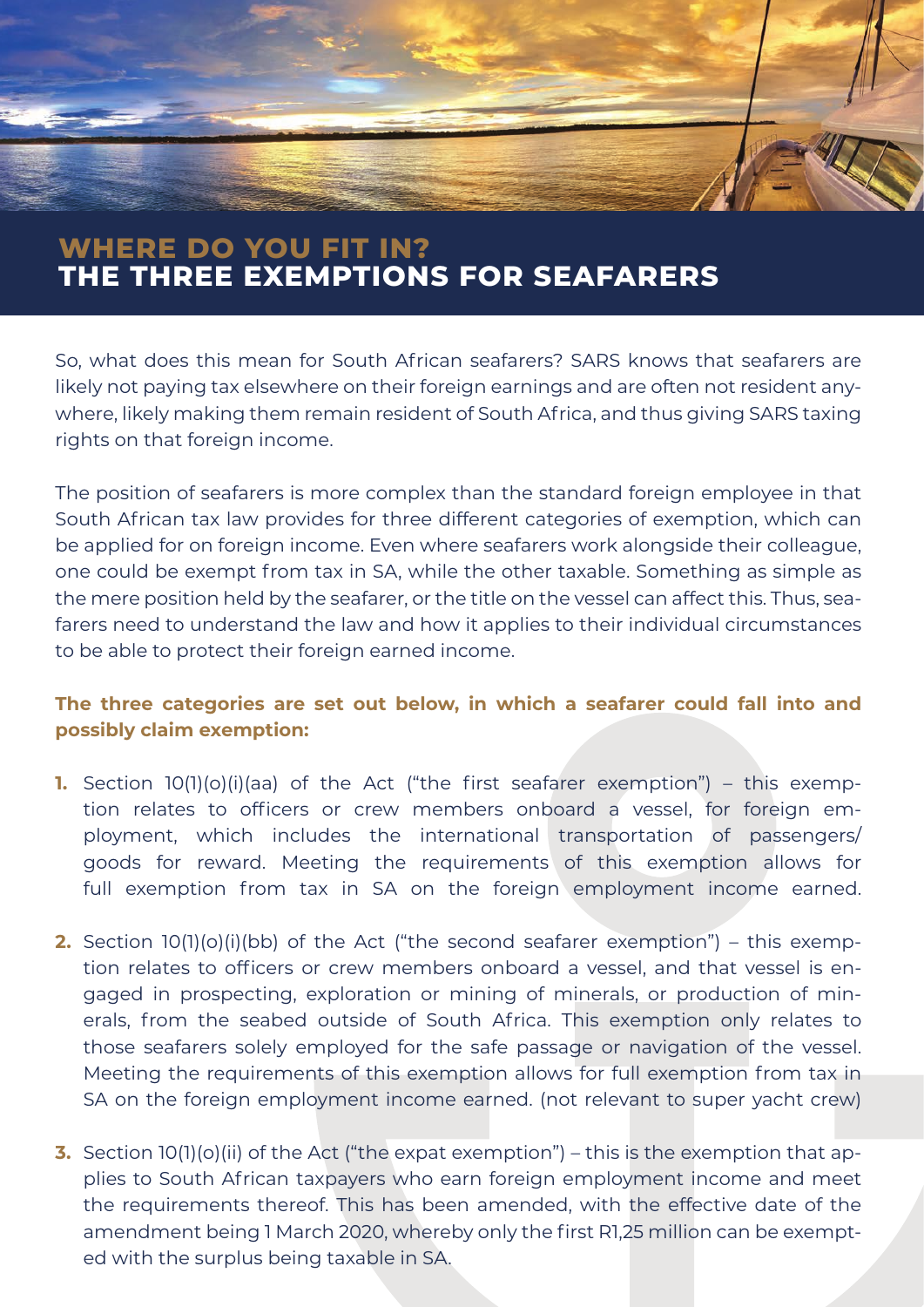

## **THE GOLDEN RULES FOR SEAFARERS**

There are certain golden rules that seafarers must comply with, which will ensure claiming exemption under one of the three categories is made simpler and easier. These rules are of course the starting block for being successful in protecting foreign earned income and one must ensure that:

- **•** one is duly registered for tax with SARS;
- **•** being tax compliant on record does not mean you have a tax liability the two should not be confused;
- **•** tax status is always kept up to date and compliant, as many institutions now require a Tax Clearance Certificate;
- **•** a full copy of one's passport, employment contract and vessel register are kept on hand for tax return submissions; and
- **•** declaration of worldwide income is done correctly, and not only South African sourced income is declared.

Importantly, and which can make or break a tax claim for exemption, is one's employment contract. If unsure whether your employment contract meets the minimum requirements to have a successful claim for exemption, a good idea is to have this professionally reviewed. You can make contact with http://www.seafarersglobal.com/ who will provide such assistance.

#### **Become compliant now**

Taking into consideration having to navigate three categories of exemption which are often highly scrutinised by SARS, the best solution is to get your ducks in a row as soon as possible. This means taking into account the golden rules first, and ensuring that these are in good order, to make for safe passage going forward.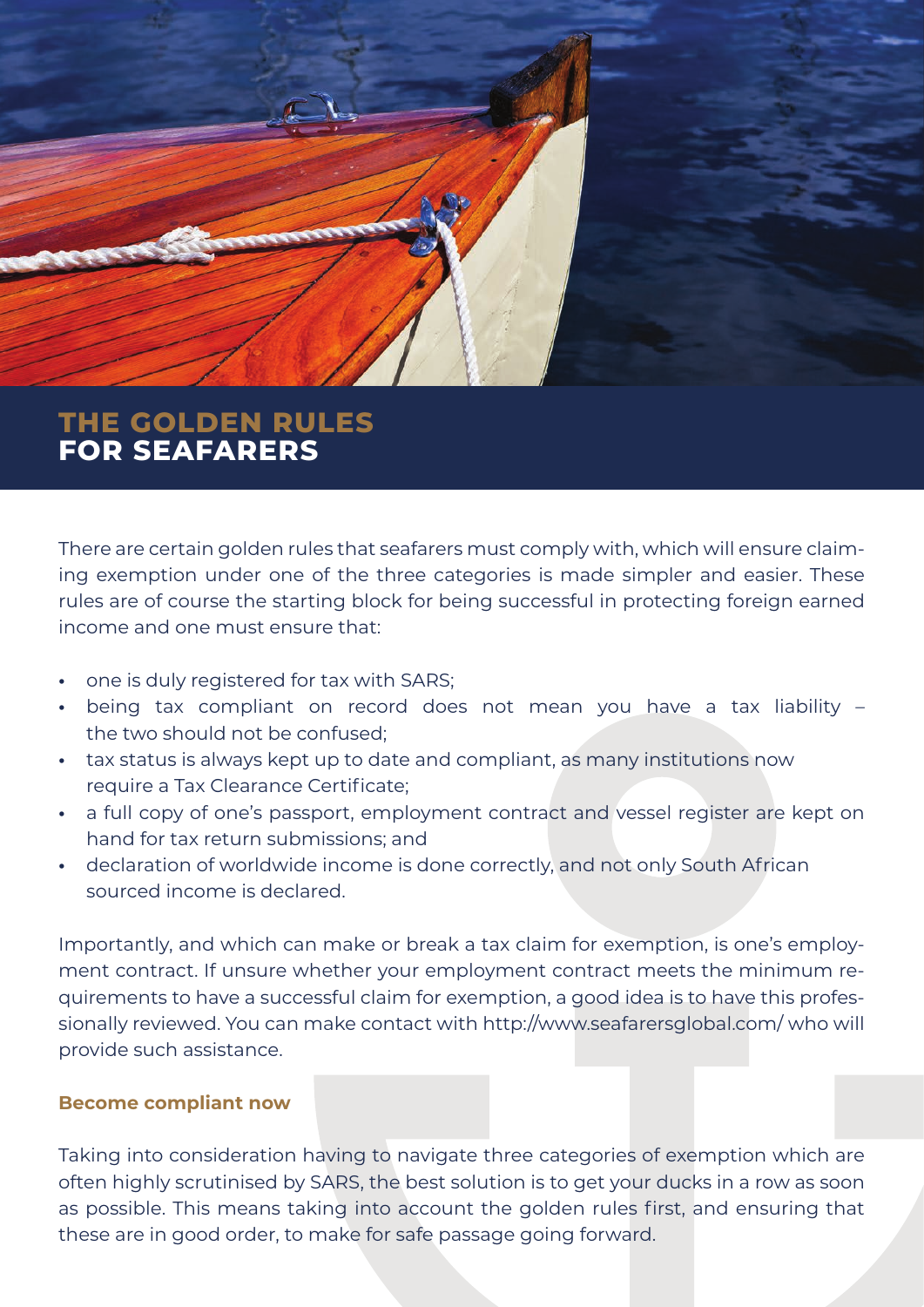

## **EXPATRIATE SERVICES**



# **VISA ASSISTANCE**



Schengen Visa



Carribbean Visas



Private Yacht Visas (B1 / B2)



Visa Renewals